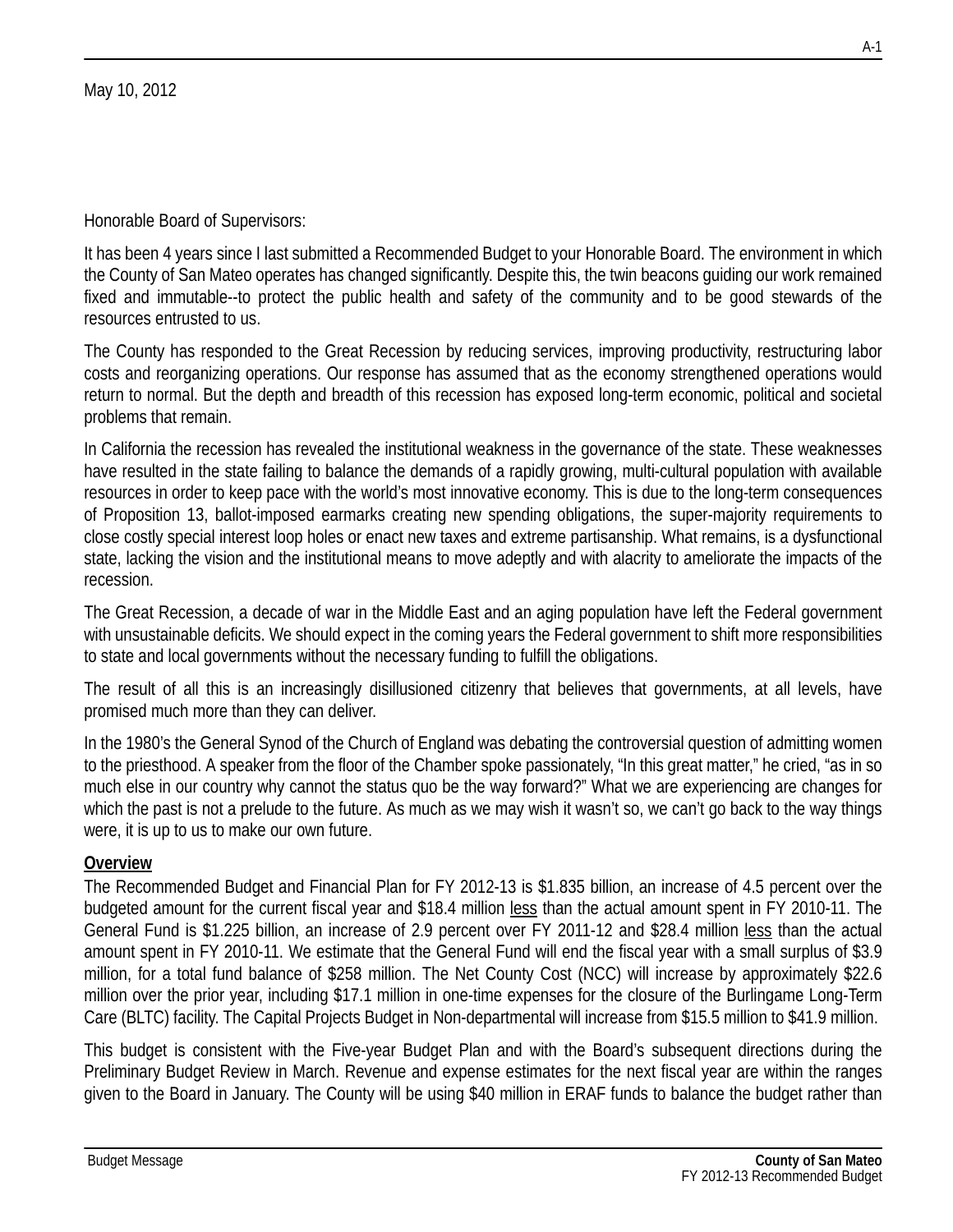the \$53 million that had been projected due to increasing tax receipts and a larger fund balance. This assumes the passages of Measures T, U and X in June and negotiating labor agreements resulting in lower salary and/or benefits costs. The County will realize most of the cost savings from the business process re-engineering projects now underway.

In the May Revise, Governor Brown reports a continued diminution in state revenues. This has caused the gap to grow from January's estimate of \$9.2 to \$15.7 billion. The Governor proposes significant reductions in health, human services, corrections and to overall state operations. These reductions, for example, will directly impact the care provided to our most vulnerable -- seniors, children and the mentally ill. Additionally, the Governor proposes reducing the number of permanent state employees by 15,000, to 341,106 and reducing the work week to four days totaling 38 hours. If the Governor's proposed tax measures fail in November, additional reductions will be required

### **Budget Changes**

This budget reflects key changes in how the County conducts its business. These changes are part of an ongoing reassessment of all County services, costs and organization:

### **1. Criminal Justice**

Public safety is one of government's most important responsibilities. Yet in an era of diminished resources the County must decide how best to allocate funds to ensure the provision of both public safety and other essential services. It is not an either or proposition! How do we achieve the goal of having less crime and fewer victims while using public resources wisely?



In recent years the Board has had to consider this question in connection with the need to replace the aging woman's jail, and reduce jail overcrowding while working to create the capacity to house inmates formerly sentenced to state prison. After careful deliberation the Board decided to construct a new jail and to make a concerted effort to rehabilitate those incarcerated.

Last year the Governor signed into law Assembly Bills 109 and 117 which represent sweeping changes to state prisons and County jail systems. Together, public safety realignment provides for the early release of some inmates from state prison and requires people convicted of less serious felonies to be incarcerated in county jails instead of state prisons.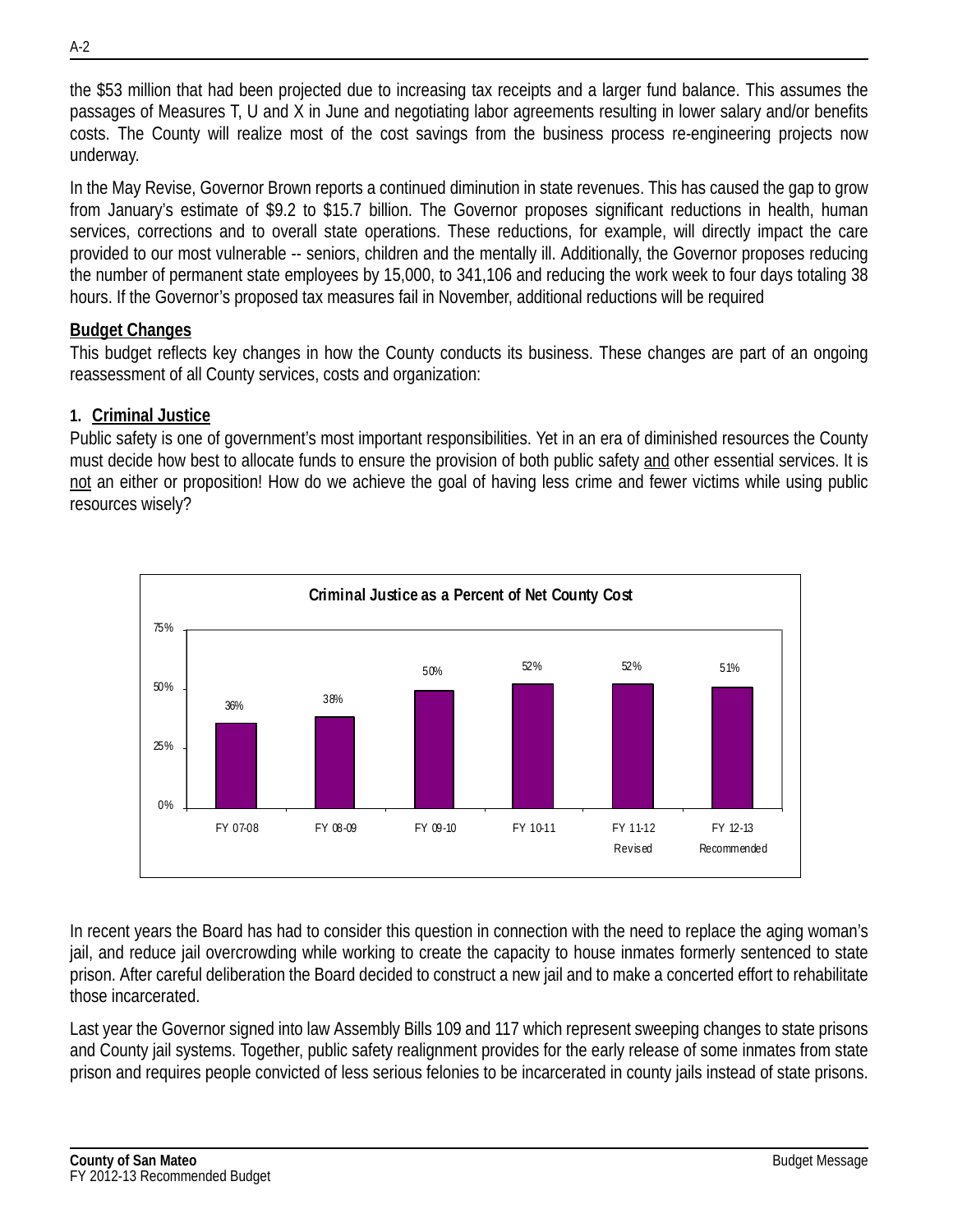These bills help the state alleviate prison overcrowding and reduce state expenses by shifting the responsibility to local governments.

As part of the legislation the County is required to adopt a Local Implementation Plan (LIP) and Budget for managing this population. Next year we anticipate that the County will receive \$10 million from the state for criminal justice realignment. To date there have been 228 inmates returned to the County under the supervision of the Probation Department and 148 inmates have been sentenced to County jail for crimes that previously would have resulted in state prison sentences. The average sentence is 18 months in jail and 17 months on probation.

By using evidence-based correctional sanctions and programming, criminal justice realignment gives counties the opportunity to break the cycle of building and filling more jails. We must seize this opportunity! According to experts, 70 percent of offenders commit a new crime within three years of release. The Community Corrections Partnership (CCP) has identified reducing recidivism (defined in the LIP as an arrest for a new crime within three years of release) as a key factor in improving public safety and reducing the jail population and its attendant costs.

This budget includes \$5.1 million for additional reentry services. These funds are critical to reducing recidivism. The strategy of the CCP in implementing reentry programs is, "a collaborative approach that seeks to reduce recidivism and ensure public safety by coordinating services and in/or out-of-custody supervision. In this approach, multidisciplinary teams (MDT) work together to engage supervisees as *early as possible* and ensure that supervision and services are complementary in order to help supervisees succeed."

The Court's policies on pre-trial incarceration and post-trial sentencing have a major impact on the jail population. It is critical that we continue to engage the Court to identify and resolve any systemic problems that impede its ability to make timely decisions that affect the length of stay of inmates. We also need to work with the Court and the Sheriff to identify those tools that will give the Sheriff the most flexibility in managing the jail population.

The Court should be commended for its innovation in implementing Drug Court, Mental Health Court and Veterans Court. The Court has also worked with the County to design and utilize programs like Bridges and Choices that have helped those under Court supervision to achieve and maintain sobriety and become productive citizens.

The Recommended Budget includes \$44.2 million for the design of the new jail. Important considerations include constructing a facility that meets our minimum needs while providing additional space for expansion should that become necessary and adequate space for reentry services and transitional beds.

My office is working with the Sheriff to prepare a revised operating budget that will include the costs of financing the facility. We will be analyzing a different (and less costly) skill mix for staffing the facility, and examining different approaches for the delivery of auxiliary services. We will present that budget to the Board in the autumn.

The Sheriff should be commended for aggressively working with the cities of San Carlos, Half Moon Bay and Millbrae to provide County law enforcement services to these communities. These new contracts along with the existing Portola Valley and Woodside contracts, have improved law enforcement services in these communities and saved the cities and the County money by achieving economies of scale.

I believe that the future success of local governments depends on our willingness to share services for the benefit of mutual constituents. There are continuing discussions between the City of Pacifica and the Sheriff regarding law enforcement services. The County and cities are also discussing the feasibility of consolidating law enforcement dispatch services into the County's Emergency Dispatch Center (there will be sufficient space in the new Emergency Dispatch Center to accommodate this possibility).

The County should facilitate shared services agreements wherever feasible. The goal should be to maintain or improve fire, police and emergency medical service and reduce costs. This can be accomplished by ensuring that the governance structures for these arrangements enable the individual agencies to control service levels and costs.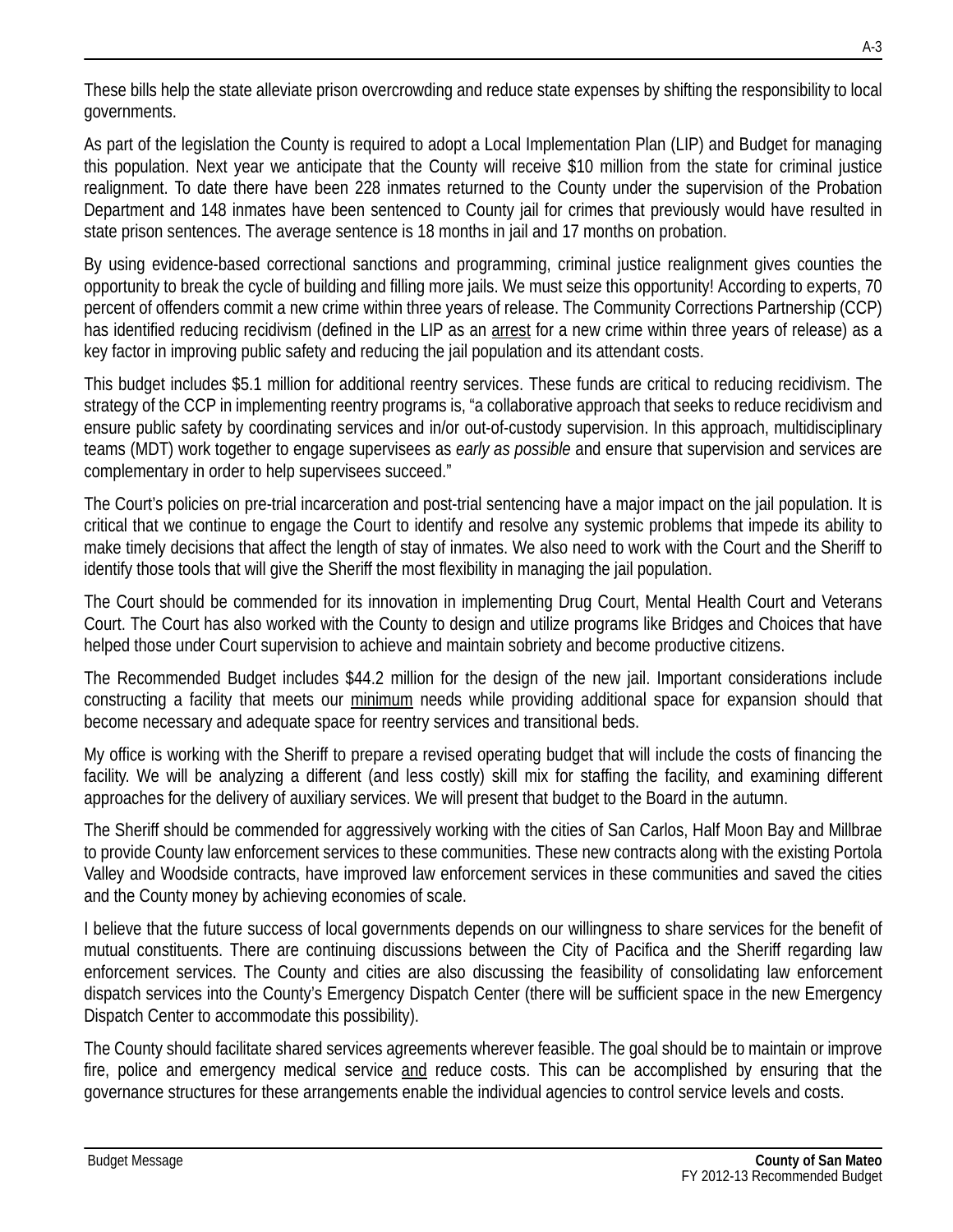#### **2. Health and Human Services**

Protecting the health and well-being of the community is also a primary responsibility of County government. Both the Health System and the Human Services Agency provide essential services to our County's most vulnerable populations. The Great Recession has dramatically increased demands for many of these services but diminished resources have hampered the County's ability to respond.

Today, in the United States we spend an average of \$8,200 per person per year on medical conditions and health insurance. In 1950, health care expenses represented about 4.6 percent of GDP, by 2009, that figure had jumped to seventeen percent. Thirty percent of the total cost of health care is generated by only one percent of the population and fifty percent of the cost is generated by five percent of the population. Despite the enormous amount of money spent on health care, the leading health care indicators in the U.S. lag behind many other nations. The dramatic rise in health care costs has significantly increased the County costs.

The chart below shows the impact of these increases on the County's budget. Taken together, they limit our ability to respond to other social problems, diminish our prevention efforts and reduce our ability to provide other essential services. We must find a way to reverse or at the very least moderate these trends.



Recently Professor Walter Bortz, author of The Next Medicine: The Science and Civics of Health, spoke at the SMMC Medical Staff Annual Dinner about the need for a paradigm shift in the delivery of health care away from a "diseasecentric to a health-centric" model focusing on prevention and exercise.

According to Bortz, less than two percent of all health care expenditures are devoted to prevention and yet prevention is intrinsic to good health. He believes that prevention and exercise can reduce the incidence of heart disease, many forms of cancer, diabetes, arthritis and brain diseases, thereby saving billions of dollars in unnecessary costs.

Bortz also believes that modern medicine causes needless suffering and expenses by rushing to intervene in too many conditions. For instance he cites a recent study of prostate cancer patients in which one of four treatments were used: surgery, radiation, chemotherapy and watchful waiting. The results revealed that there was no difference in clinical outcomes between the most aggressive and most conservative approaches to treatment despite the huge differences in cost, time and effort.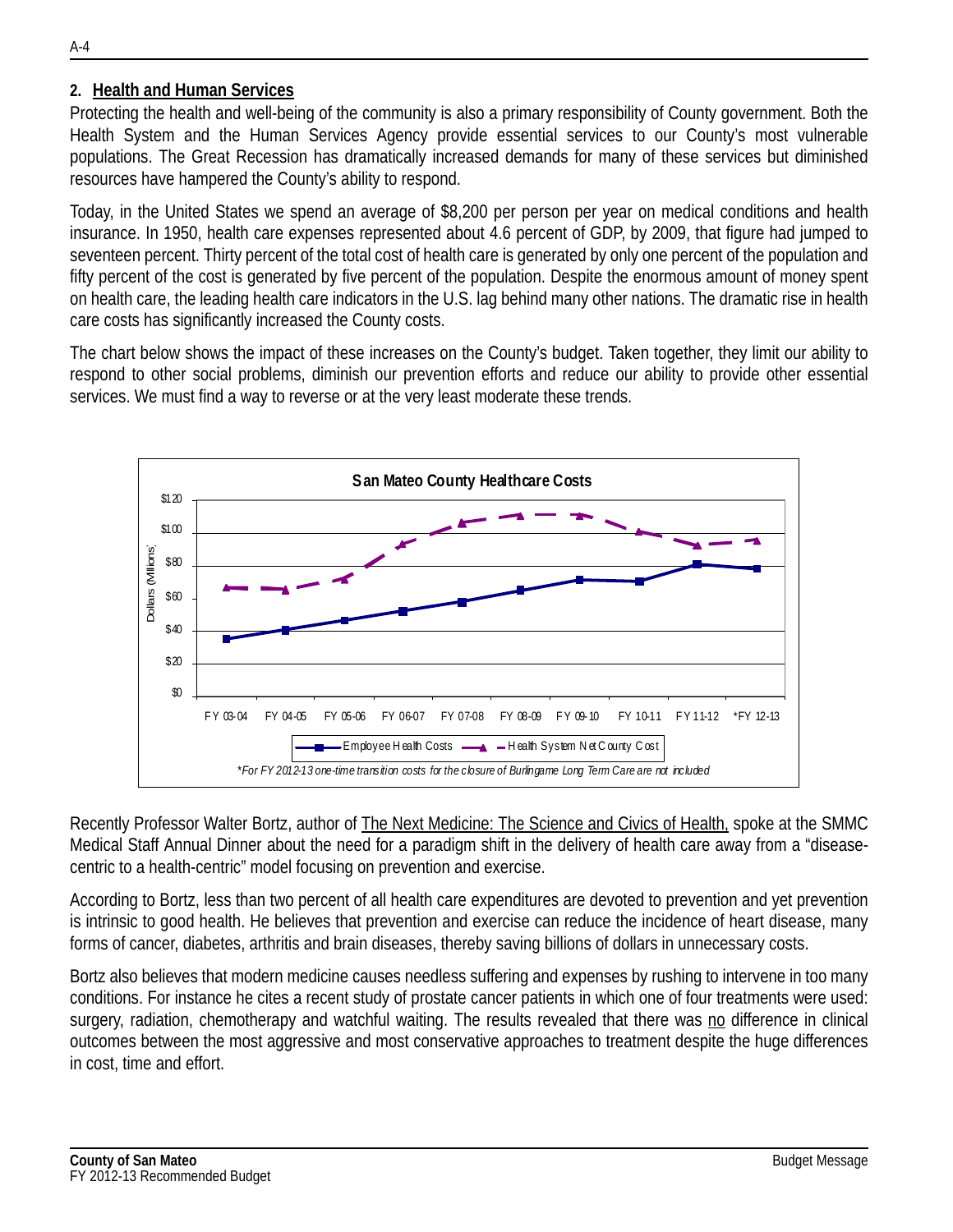There has been no area of the economy that has received more scrutiny nor undergone more changes than the health care industry and the practice of medicine. These changes have had and will continue to have a profound impact on the County. In response we need to accelerate our work to move from a "disease-centric to a health-centric" model of health care. We need to think through how we are organized and staffed to deliver health care to our patients and to nurture and develop long-term, strategic partnerships with other providers that can reduce costs and improve patient care.

The San Mateo Medical Center relies heavily on an extensive system of outpatient clinics to keep patients healthy and reduce expensive hospitalizations for acute and psychiatric care and emergency room visits. The Health System continues to emphasize the importance of prevention and early intervention through programs such as: Pre-Three, HIV/Aids, Teenage Pregnancy Prevention, the Children's Health Initiative, Childhood Obesity Prevention and Diabetes Management. Altogether prevention and early intervention programs make up approximately 2.6 percent of the Recommended Budget.

The Health System should be commended for being one of only a few counties in the State with a reduction in obesity rates over the past 5 years. While nearly one-third of children are still overweight or obese, the rate in the County has gone down by 5.6 percent. This is an indication that the work conducted by Get Healthy San Mateo County to create environments where the healthy choice is the easy choice is making a difference.

We know that our population is aging, and given a choice, everyone would prefer to stay out of institutions for as long as possible. We also know that many of the home and community based programs that we have operated historically through the Health System, for example In-Home Supportive Services (IHSS), Behavioral Health full service partnerships, and the Ron Robinson Senior Care Center, have been successful at keeping people out of institutions. Unfortunately, for Medical patients the only option is to place them in an institution because their Medi-Cal health coverage will only pay for hospital and long-term nursing care, not the supports that allow people to remain in the community.

Through the County's advocacy, and the advocacy of many others, the state is changing course. San Mateo County and the Health Plan of San Mateo (HPSM) have received approval from Federal and state authorities to be one of four pilot programs for long-term care integration for Medi-Cal/Medicare "Dual" beneficiaries. Long-term care integration will allow many more Medi-Cal/Medicare beneficiaries to remain at home.

The Duals Pilot benefits will not be immediate and may be delayed due to the state's reluctance to allow counties more flexibility in managing this program. The Duals Pilot will not change the requirement that the County provide 17 percent of the cost of the IHSS program to draw down 83 percent of the funding from the Federal and state governments. The expected County cost of the program for FY 2012-13 is \$11,658,548. The County's General Fund contribution remains at \$3,702,306 (\$4.0 million from Realignment Reserves will be used in FY 2012-13 to help pay for the County's cost of the program). The County match will draw \$54.8 million in Federal and state IHSS funding to San Mateo County. At the current funding level, the IHSS program will exhaust all of its reserves by March 2014. Therefore, to meet its legal obligation, it is projected the County will need to contribute an additional \$1.2 million in FY 2013-14 and an additional \$5 million in FY 2014-15. The Health System will continue to manage utilization of the program and advocate for more financial flexibility in managing the program.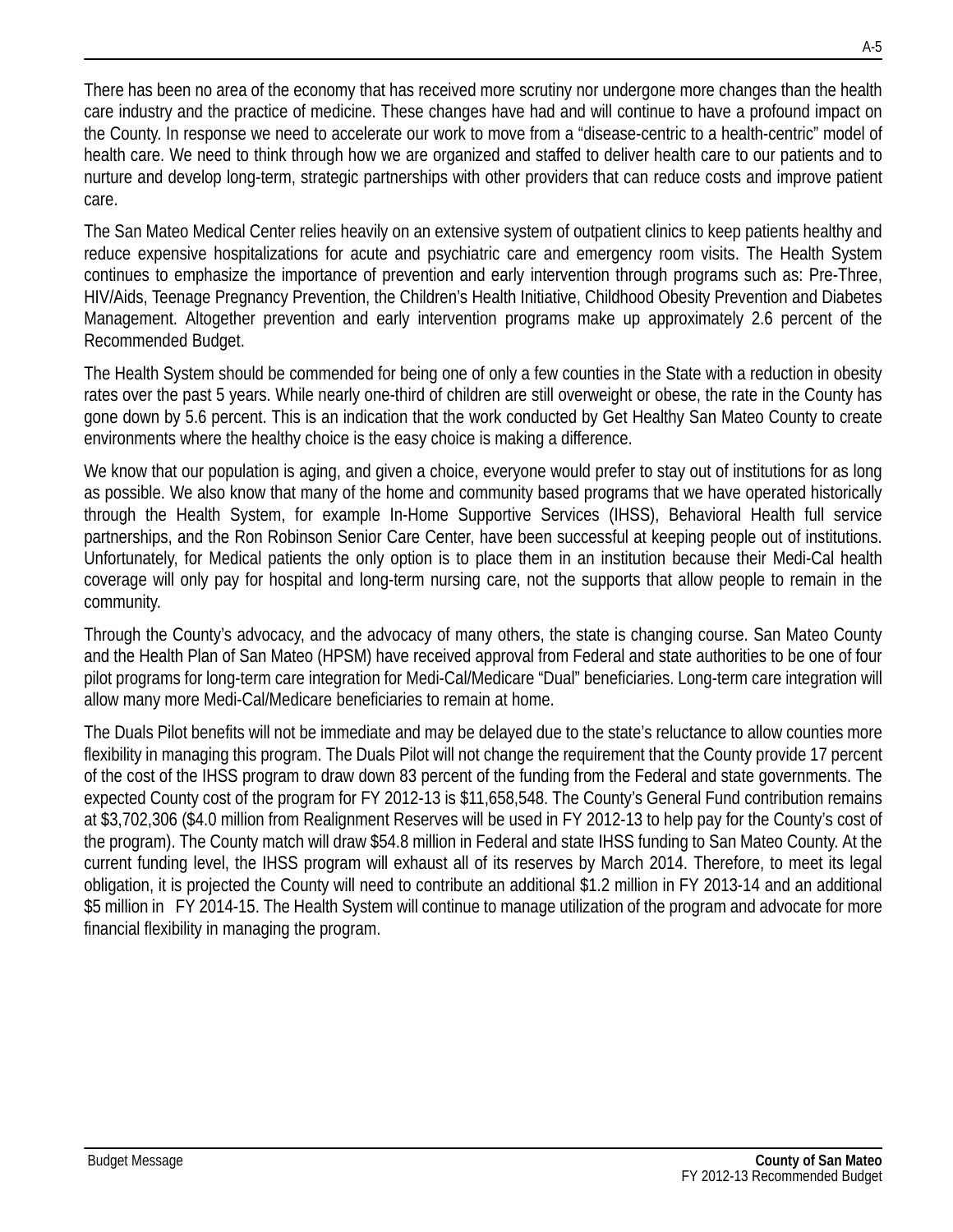

There are several initiatives underway at SMMC that will improve efficiency, increase revenue and/or reduce costs: revenue cycle improvements to increase the speed with which bills are sent out, improve the accuracy of the bills, and respond more effectively to denials of bills, (increased revenue-\$5.9 million); purchasing efficiencies (e.g., by limiting selections to generic products or to items with volume discounts) at SMMC (services and supplies cost savings-\$1.9 million); and improved patient throughput at SMMC clinics to increase visits (increased revenue- \$1.7 million).

The Health System continues to work with the Sequoia and Peninsula Health Care Districts to fund programs and projects that benefit the residents of their districts. The Recommended Budget includes funding from Sequoia for the Children's Health Initiative (\$1.35 million) and health care for uninsured adults (\$2.0 million) and from Peninsula \$165,000 for psychiatric programs. The Peninsula Health Care District Board is still considering a County proposal for \$2.3 million to fund health care for uninsured adults.

Assemblyman Gordon's Bill, AB 2418, is in the Assembly Appropriations Committee. If the bill becomes law all health care districts without hospitals would have to spend a minimum of 95 percent of their annual property tax revenue on health care related programs and projects. As greater demands are placed on the County's Health System, it is critical that the health care districts support the community's greatest health care needs.

The Health System and Human Services have begun the process of change in planning for the implementation of the Patient Protection and Affordable Health Care Act (ACA) passed by Congress in 2009. The Recommended Budget includes the necessary funds to complete the redesign of the intake eligibility determination process for all clients including the estimated 42,000 residents who will qualify for coverage under the Act, by ensuring the enrollment process is user friendly and efficient. This includes funds for remodeling HSA offices to accommodate the redesigned business processes and additional clients.

If the Supreme Court upholds the law 8,000 to 13,000 previously uninsured County residents will have health insurance and potentially relieve the County of its fiscal responsibility for health care for these patients. However, the Health System will still have to provide care to approximately 20,000 adults and children who are not covered by the reform, as well as people who are unable or unwilling to apply for Federal coverage. In addition, the Health System faces the loss of \$46 million as the Federal government moves monies it currently spends to support public hospitals to pay for coverage. While it is difficult to predict the impact of the law on County costs, our best estimate is that it will be revenue neutral.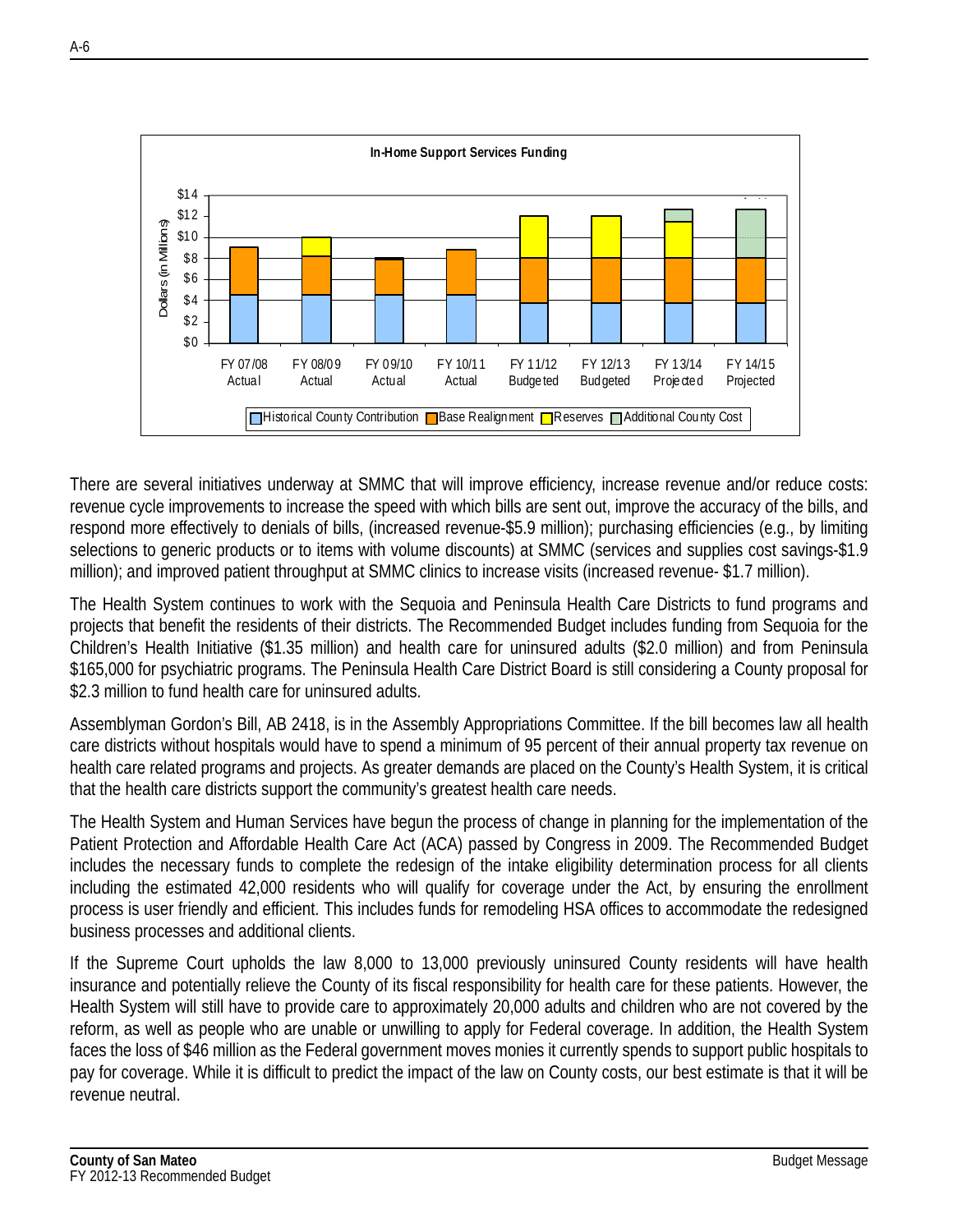One of the goals of ACA is to moderate the rate of increase in health care costs. However, even if the Court upholds the law we cannot be sure it will achieve this goal. Therefore, the County must continue to implement programs that emphasize prevention and healthy living as a strategy for improving public health and reducing County costs.

No place is this more evident than in the availability of affordable, quality child care and early learning. The continued state budget reduction in CalWORKS is particularly problematic to high-cost counties like ours. The CalWORKS reductions to child care are dramatic and could have long-lasting consequences. As a result, in partnership with our schools and the Silicon Valley Community Foundation, I will bring back to you in the fall, a comprehensive redesign of early learning and child care program delivery. For each child, for every parent working towards self-sufficiency, and for the strength of our economy, nothing is more important than an educated and skilled workforce. That begins with opportunities for meaningful early learning.

### **3. Parks**

Since FY 2008-09 the Parks budget has declined by approximately 15 percent and its staff reduced by about 20 percent. As funding has declined our facilities have suffered from deferred maintenance.



Although Parks does not fall into the category of public health or safety, many residents value County Parks and believe it is a vital service. The Parks system is funded almost exclusively from the General Fund and competes for funding with many other important County services. This has resulted in a Parks system that is woefully underfunded.

We need to re-think our approach to parks and open space. The County expects to assume responsibility for the operation of Devil's Slide as a pedestrian and bicycle trail next spring, adding new responsibilities to a Parks system that is already struggling.

The Board has established an ad hoc committee that is working with the County Manager's Office and Public Works to take a comprehensive look at the Parks system. This review should include an analysis of how the Parks should be operated in the future and how to tackle the growing list of deferred maintenance projects now estimated at more than \$100 million.

There are at least two different approaches to this task. The first is to assume that Parks will continue to operate as we have and to rebuild its most pressing infrastructure needs by dedicating a greater portion of General Fund revenue for this purpose. To accomplish this, the Board would have to reduce funding for other General Fund services or identify a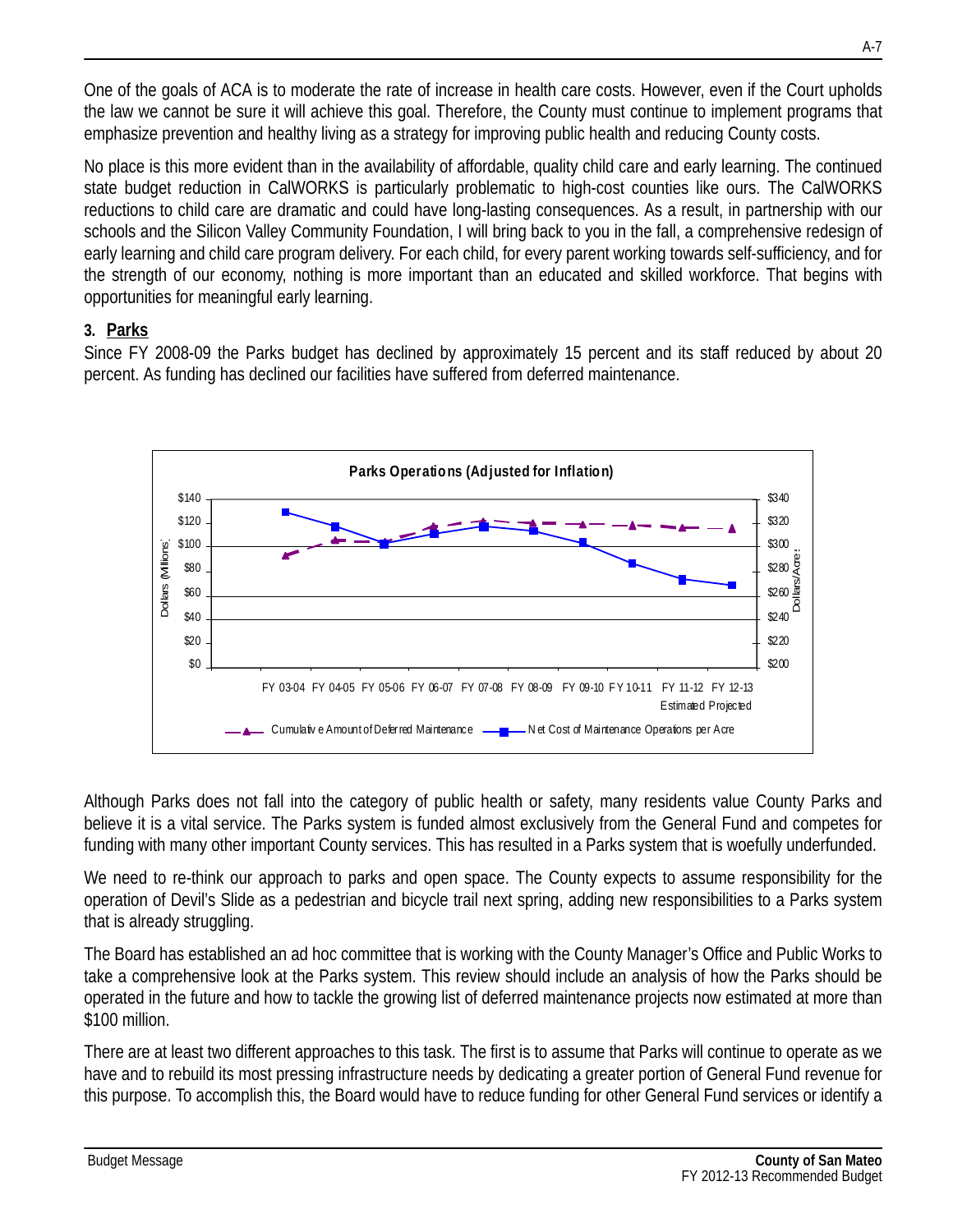major new funding source or sources. The second approach is to radically redefine the nature of the Parks system so that it can be operated within available fiscal resources. This would undoubtedly result in a Parks system that is much more passive and less robust than in prior years. (Similar to the Mid-Peninsula Open Space District operating just trails.)

I am convinced that any long-term strategy for Parks must include seeking out strategic partnerships with cities, the Golden Gate National Recreation Area, the Mid-Peninsula Open Space District and the State of California. Although all these agencies are operating with constrained resources we share common constituents and patrons, value preserving the natural environment and understand the importance that open space and recreational opportunities play in the health and well-being of the community.

Despite the County's severe financial constraints the Board may want to consider providing some additional, limited, short-term funding to ensure the safe and adequate operation of the Parks system pending the ad hoc committee's review. The Recommended Budget does include sufficient funds to keep Flood Park open for one more year.

#### **4. Streets and Transportation**

The County is responsible for maintaining 315 miles of public roads. Some roads are in rural areas some are in urban neighborhoods. As can be seen from the following chart the value per mile of gas tax for road maintenance has declined dramatically over the last three years. This is due to improving vehicle gas mileage and rapidly increasing costs for materials and maintenance. These trends will continue as the cost of petroleum products escalate and more hybrids, alternate fuel and electric vehicles use the roads.



The gas tax is the primary revenue used to finance road maintenance and improvements. The Recommended Budget includes \$11 million in gas tax revenue for the next fiscal year. Gas taxes were originally intended to pay for the public costs necessary to build and maintain a network of streets and roads for use by private vehicles. This was intended to be a pay-as-you-go system funded by the users. This tax has been in place since the 1920s and is levied on a per gallon basis. The tax rate has not been increased since 1947.

In light of California's extensive system of freeways and streets, the impact of AB 32, the Global Warming Solutions Act of 2006, on mileage fleet standards and the continued dependence of the economy on vehicular transportation, we need a new strategy for raising funds for street maintenance. This strategy needs to be statewide because of the complicated network or freeways, streets and roads that must be seamlessly interconnected.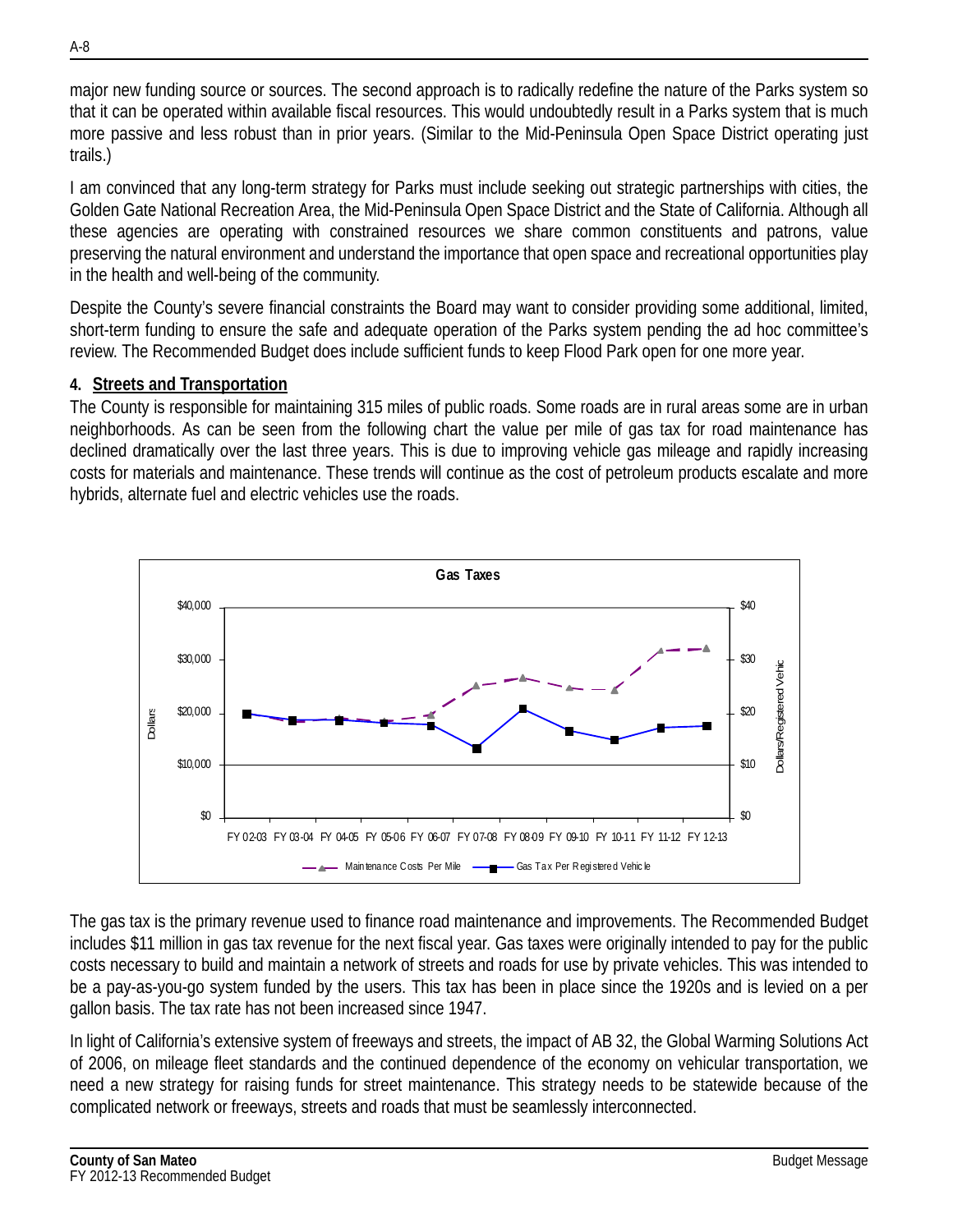In the meantime, the County's road system continues to deteriorate and the potential liability for accidents and damage to vehicles caused by poor road conditions grows. Until the state develops a comprehensive infrastructure strategy for transportation the County needs a new strategy for road maintenance that can be implemented within the existing Road Fund resources.

Public Works uses a Pavement Condition Index to determine the condition of road surfaces. The County uses this information to prioritize road projects. The County needs to re-think the standards used to maintain roads. The standards should reflect the available resources and the intensity of road way use. For some neighborhood streets this might mean that the basic standard of maintenance would be lower than it is today. Under this scenario if residents want a higher level of maintenance it would have to be financed through assessment districts.

## **5. Fire**

The Fire Fund is financed by a property tax levy in the unincorporated area of the County not covered by fire protection districts. In recent years escalating costs and a significant decline in unsecured property taxes have resulted in deficits in the Fund. In the current fiscal year \$1.8 million from the General Fund was used to balance the Fire Fund.

The use of General Fund money to supplement the Fire Fund raises a question of equity. The General Fund is supported by property taxes collected from all County residents including those living within cities and fire protection districts. These residents are also taxed for fire protection by their own jurisdictions. It can be argued that using County General Funds to supplement fire protection for residents living in the unincorporated area forces city and fire district residents to pay twice for fire protection.

In order to reduce the deficit in the Fire Fund the Recommended Budget eliminates a County funded engine company at the Tower Road Station. This will save \$1.1 million a year. Two other engine companies--one funded in part by residents of the Highlands and one funded by CalFire will remain housed at this station. In addition, the City of San Mateo has an engine company located within one-half mile of the Tower Road Station with automatic deployment responsibilities to this neighborhood.

The County is also in discussions with the Cities of Redwood City and San Carlos over the possible consolidation of three nearby fire stations into one centrally located station. If successful it would be possible to close the Cordilleras Station with a possible savings of \$500,000 a year. The soonest that any savings could be realized is in one to two years. Until then a General Fund subsidy of the Fire Fund will be necessary.

### **6. Capital Improvements**

The total cost of the FY 2012-13 Capital Projects budget is \$87 million. The total budget includes \$27.8 million in reappropriated capital projects from the prior fiscal year, including \$9.7 million for Circle Start tenant improvements and seismic upgrades, \$44.2 million for the new jail, \$15 million for new projects. The new projects include Alpine Trail (\$2.0 million), Devil's Slide (\$2.0 million), Seal Cove paving (\$400,000), and the San Mateo Medical Center ground floor remodel to add long-term care beds (\$2.1 million).

The Capital Projects budget in Non-Departmental Services will increase from \$15.5 million to \$41.9 million due primarily to the aforementioned Circle Star improvements, the new jail, parks and trails improvements, and SMMC long-term care beds.

The County is planning on issuing lease revenue bonds this autumn to refinance \$40 million in outstanding tax-exempt lease revenue bonds from 1997, 1999 and 2001. It is anticipated that by refinancing these bonds in today's market, the County could generate approximately \$5 million in savings over the next twenty years. In addition, the County will reimburse itself approximately \$33 million for the purchase, seismic upgrade and tenant improvements for Circle Star South. The County will also explore the option of issuing \$20 million in taxable bonds to reimburse itself for the purchase of Circle Star North. Finally, the County is also planning on financing the replacement of the 78 year-old Skylonda Fire Station at approximately \$3 million. The station is barely functional in its current state of disrepair.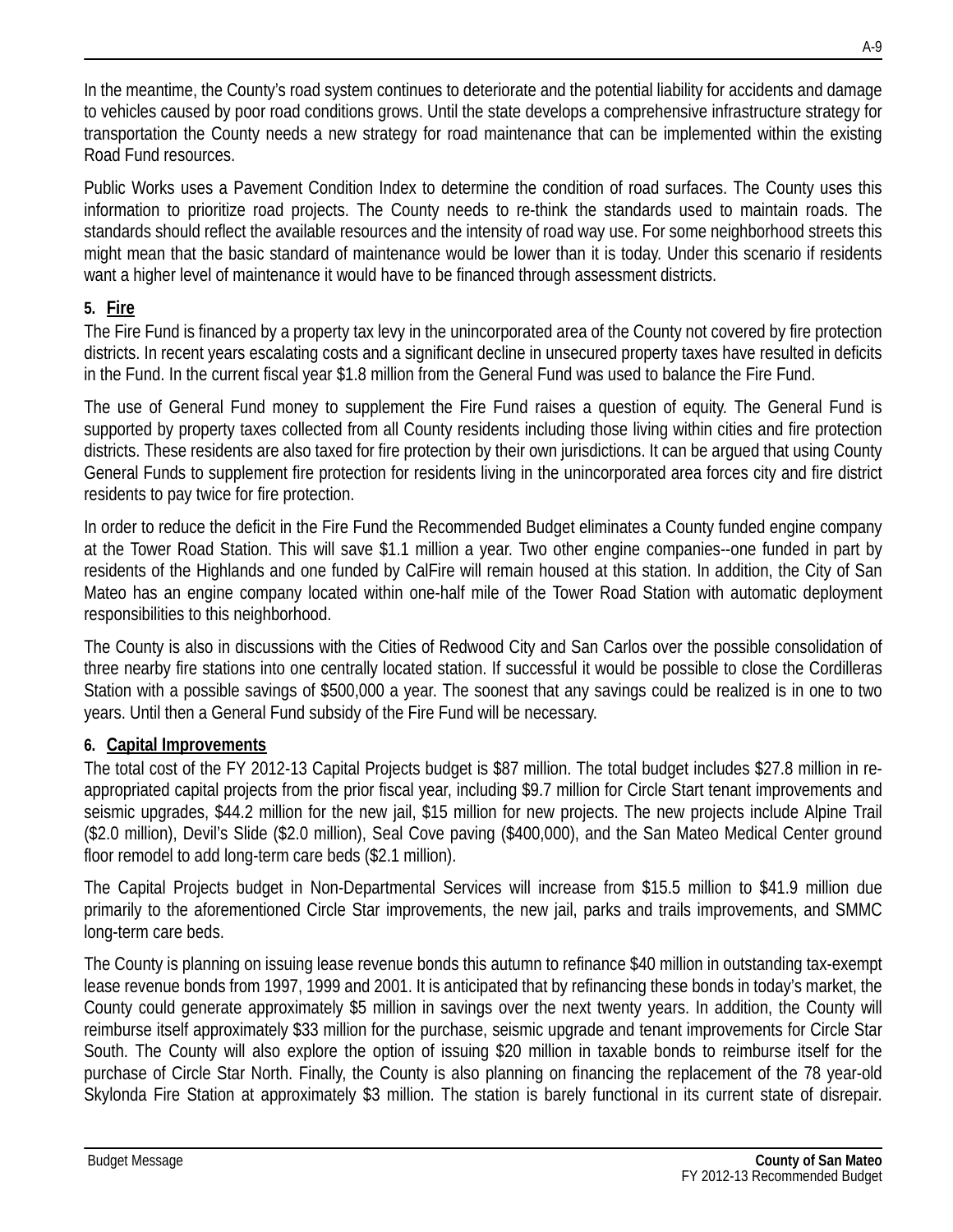CalFire will reimburse the County for one-half of the replacement cost in annual lease payments. Replacement of the 53 year-old Pescadero Fire Station will be recommended after the flooding issues in the area have been resolved. Depending on the final decision with regard to Circle Star North, the financing will range between \$75 - \$95 million. The financing for the new jail, which may include reimbursement for the purchase of the Woodhouse site, will likely occur in the summer or early fall of 2013. My staff is currently working on an RFP to establish a financing team for both issuances.

The County also utilizes a Five-year Facilities Capital Plan, which serves as a planning tool to track all future capital projects and their estimated costs. In September, my office will present your Board with a Five-Year Facilities Capital Plan for your consideration and approval.

#### **Redevelopment Agencies**

The dissolution of redevelopment agencies will have long-lasting impacts on local governments. In the short-run the financial impact on the County appears to be revenue neutral. However, I am worried about the long-range impacts of dissolution on revenue growth.

Redevelopment has long been a point of contention between cities and other property taxing agencies. Throughout California there are many examples of abuses of redevelopment law and lax state oversight. However, the process to dissolve Redevelopment Agencies has pitted local agencies against one another, weakened the bonds of community and made more difficult the ability of local governments to work together in the future. It has shifted discussions away from community-wide needs as each agency focuses on maximizing its own revenues.

The state's action to dissolve redevelopment agencies, as necessary as it may have been, has left unanswered several critical questions about the future of economic development funding, low and moderate housing and local government revenue growth. The future prosperity of our region depends on finding new ways to promote and incentivize economic development that will require local governments to work together as partners.

### **Two-Year Budget and Performance Management**

Beginning in 2013, we will be transitioning to a two-year budget cycle in order to direct resources toward the accomplishment of the community's most important outcomes identified through Shared Vision 2025. To do this we must be able to define what's most important, get better at knowing what works and what doesn't, and allocate our resources accordingly.

During the "off-budget" years, we will focus County resources on program reviews and performance improvement initiatives. We need to identify a short list of progress measures that the Board finds useful in fulfilling its oversight responsibilities. These measures will be used to set goals and prepare the budget for the next two years. We will report on progress during the year through the Director's Reports and semi-annual Board workshops.

# **Organizational Change**

Three years ago when I spoke at the commencement of San Francisco State University MPA Graduates, I said that local governments would need to be more proactive, creative and nimble to succeed. To these attributes I would now add more collaborative, resourceful and focused.

The challenges the County faces are both deep-seated and interrelated. It is not just about lack of resources. It is about the changing needs and priorities of the community. It is about the fundamental problems facing society and government's role in dealing with them. In essence, it is about how County government is organized and delivers public services.

This budget represents a transition in how the County will respond to the profound challenges that confront us as we move from short-term, stopgap measures to more strategic and fundamental actions. For the County to fulfill its mission we need a paradigm shift in thinking about the challenges before us. We need to re-conceptualize everything that we do. We need re-think the very nature of the organization that we call "County government" as well as our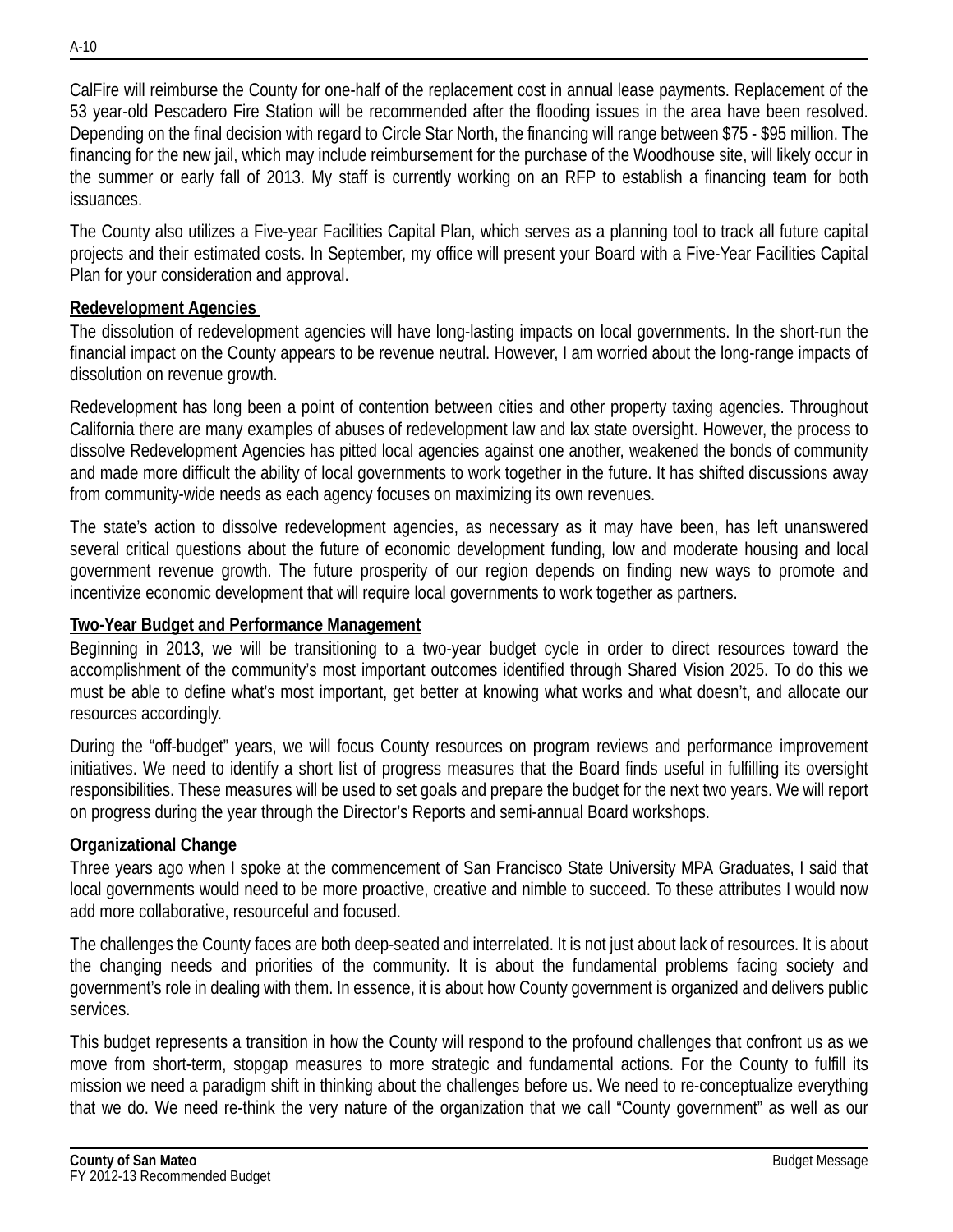relationships with other organizations. This will not be an easy or a comfortable process--change never is. But we must confront the world as we find it, not as we would like it to be.

We need to focus our efforts on the primary mission of County government: protect the health and safety of the community and be good stewards of the resources entrusted to us. To do this we must be both financially stable and viable. This means we need to re-think what we do, why we do it and how we do it. We need to distinguish between the roles of policy and service delivery. In their 1992 book Reinventing Government, David Osborne and Ted Gaebler described this dichotomy as "steering rather than rowing," This powerful concept has profound implications on the County's approach to service delivery in the future.

Salaries and benefits represent about forty percent of all County expenditures. It is the single largest expense item in the budget. While most employees of the County have not received a cost-of-living increase in four years, the cost for this line item will have increased thirteen percent by the end of FY 2012-13 due to merit increases, health care premium increases and retirement system contribution increases. During this same period tax revenues were essentially flat. This is not sustainable. Ultimately, salaries and benefits have to be consistent with available resources. They also have to be consistent with comparable jobs in the community.



This notwithstanding we should resist a disturbing trend in the private sector--for too many jobs there seems to be a race to the bottom in wages. Declining wages, automation and off-shoring of jobs have resulted in a shrinking middle class and the growing gap between the rich and poor. This too has profound implications for our society.

Historians have often observed that a strong middle class has contributed to the financial and political stability of our country. In 1914, Henry Ford astounded the business world by effectively doubling the wages of his assembly-line workers to \$5 a day and reducing their workday from 9 to 8 hours. Ford reasoned that since it was possible to massproduce inexpensive automobiles more of his employees would buy them if their wages were raised. The \$5 day helped better the lot of all American workers and contributed to the emerging middle class. In the process he changed manufacturing forever.

So we are left with what appears to be a conundrum--pay fair and competitive wages and reduce services or provide robust services and reduce wages. Ford said, "It's not the employer who pays the wages. Employers only handle the money. It's the customer who pays the wages." So it is for government--the taxpayers pay the wages for public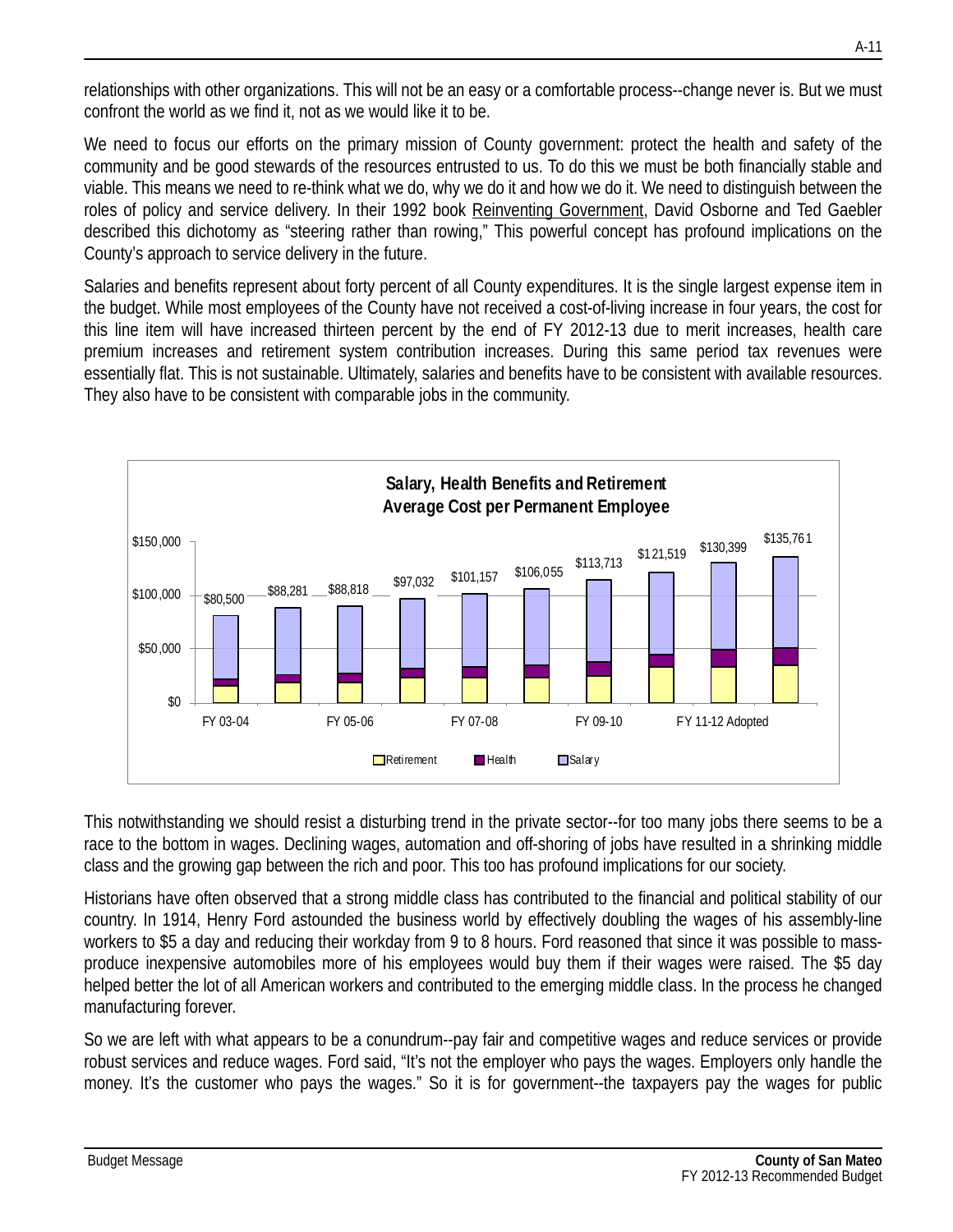employees. I believe the way to solve this dilemma is for the County to re-think the nature of County government. This may mean that in the future there will be fewer County employees, performing different tasks, in a different way.

Restructuring requires changing how work is done. The County is well along in its business process re-engineering. As we begin to change how work is done we also need to restructure the organization through which work gets done.

As I reflect on the nature of County's government I can envisage an organization that is like a tree.



The tree trunk or core is made up of those whose work is directly linked to the development and enactment of public policies and those who deliver mission-critical services. Branching out from the core I foresee work being performed by workers whose affiliation with the County is lessened by their distance from the core. The six branches emanating from the core represent the different employment relationships the County could have with its work force.

#### **1. Policy/Core Work**

This could be a smaller group than the present County workforce of approximately 5,300 permanent full and parttime employees. These are people who are essential to the organization and with whom the organization expects to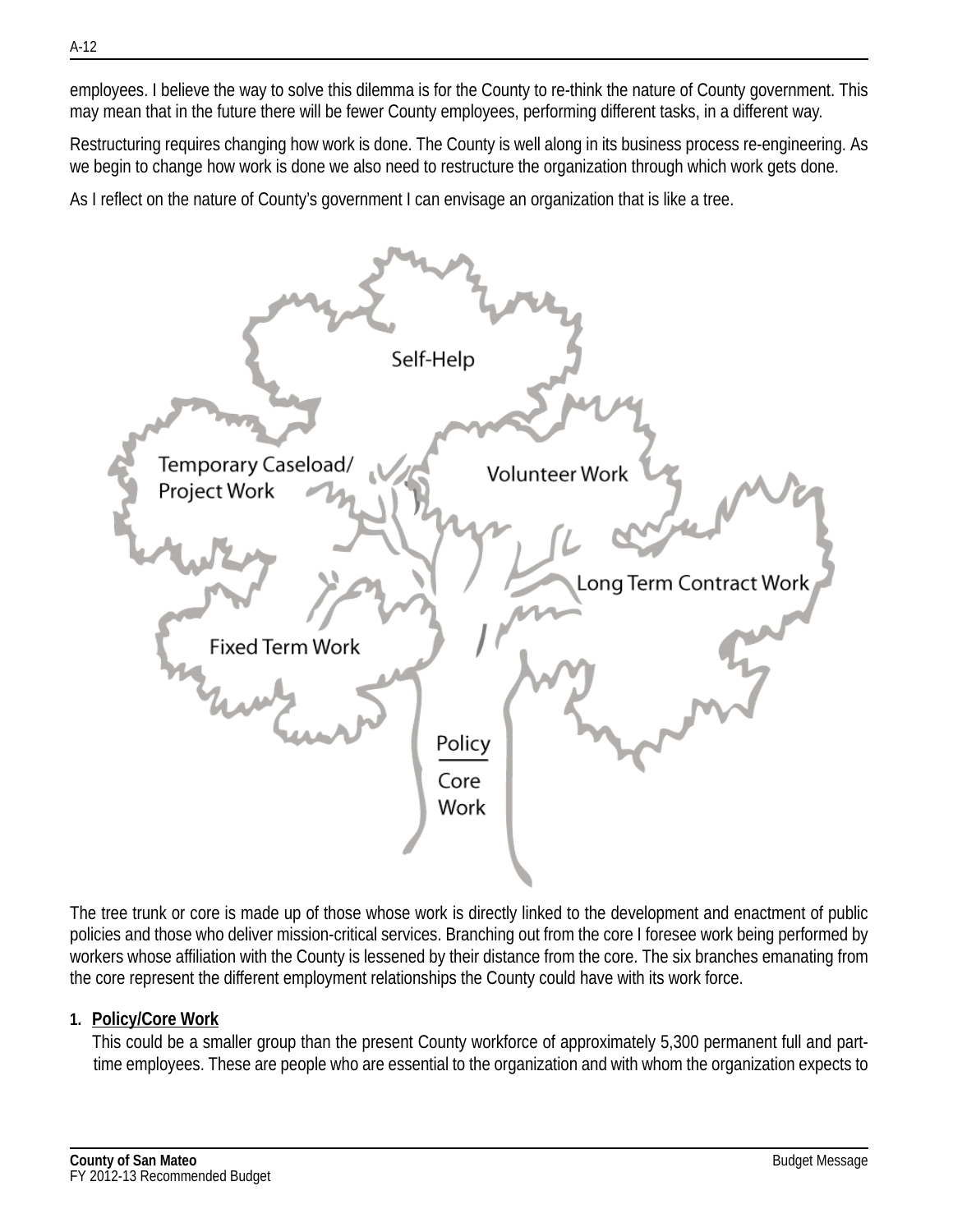have a long-term relationship. Salaries and benefits for this group should be commensurate with their importance to the operation of the organization and the level and complexity of the work expected of them.

### **2. Fixed Term Work**

The next category would include workers performing work that needs to be performed by public employees, but who would do so for a fixed term, similar to military enlistments. Some of these jobs would be much like the work done by today's permanent employees, except in this model, employment would end at a certain point in time. The County would have the option to extend the term or rehire the person, depending upon need. We would expect a more rapid turnover of employees in this category due to the more temporary nature of the relationship between the employee and the organization. There would also be costs associated with training a more transient workforce. Some workers in this category might resemble apprentices who join the organization to learn or enhance a skill and then move into the core or move on to another organization. Other workers might be more mature, experienced individuals who bring skills to the County that they have developed in other organizations. Salaries and benefits for these workers would reflect the more temporary nature of their affiliation with the organization.

# **3. Long Term Contract Work**

This category would include long-term contractors whose workers are employees of private organizations that have an on-going relationship with the County. These arrangements would be similar to contracts the County has with the Private Defender Program, Humane Society, CalFire and Community-Based Organizations (CBOs).

## **4. Temporary Caseload/Project Work**

This category would consist of temporary workers hired to either meet intermittent caseload demands or undertake special projects. This category would also include contractors hired for special projects i.e., construction, technology or professional engagements.

## **5. Volunteer Work**

This relationship with the organization would include organized volunteers providing a variety of services. Currently, the Sheriff's Department and Library make extensive use of volunteers.

# **6. Self Help Work**

The last category is work I would describe as "self-help." Over the years governments have undertaken responsibilities that were formerly within the purview of families and individuals. With diminished resources we will need to re-engage citizens in such work.

The changes that I have described above cannot be accomplished overnight and will be unsettling, even painful, for some. The County will need to engage the unions and the employees in meaningful and ongoing discussions about the future nature of work and how we should organize to accomplish it. Ultimately, some of these changes would require voter approval of a charter amendment.

# **Conclusion**

Over the course of the last five years the Board has made many difficult decisions regarding service levels, and employees have made significant sacrifices by foregoing salary increases and having benefits reduced. By the end of FY 2012-13 the County will have eliminated a net of 766 positions or about a one-sixth of its work force. While there is some improvement in the local economy and stabilizing of revenues the County still faces many financial challenges. We must confront these challenges while navigating the unchartered waters of change.

There is a story about Sherlock Holmes and Watson going camping. In the middle of the night Holmes wakes up Watson and says, "Watson what do you see?" Watson said, "I see all the beauty and wonders of the universe." Holmes said, "Watson you fool our tent was stolen!" Like Holmes' tent the world we once knew is gone. It is up to us to design the world of tomorrow. We can no longer assume that what once worked well will work well in the future. Help will not be forthcoming from Washington, D.C. or Sacramento.